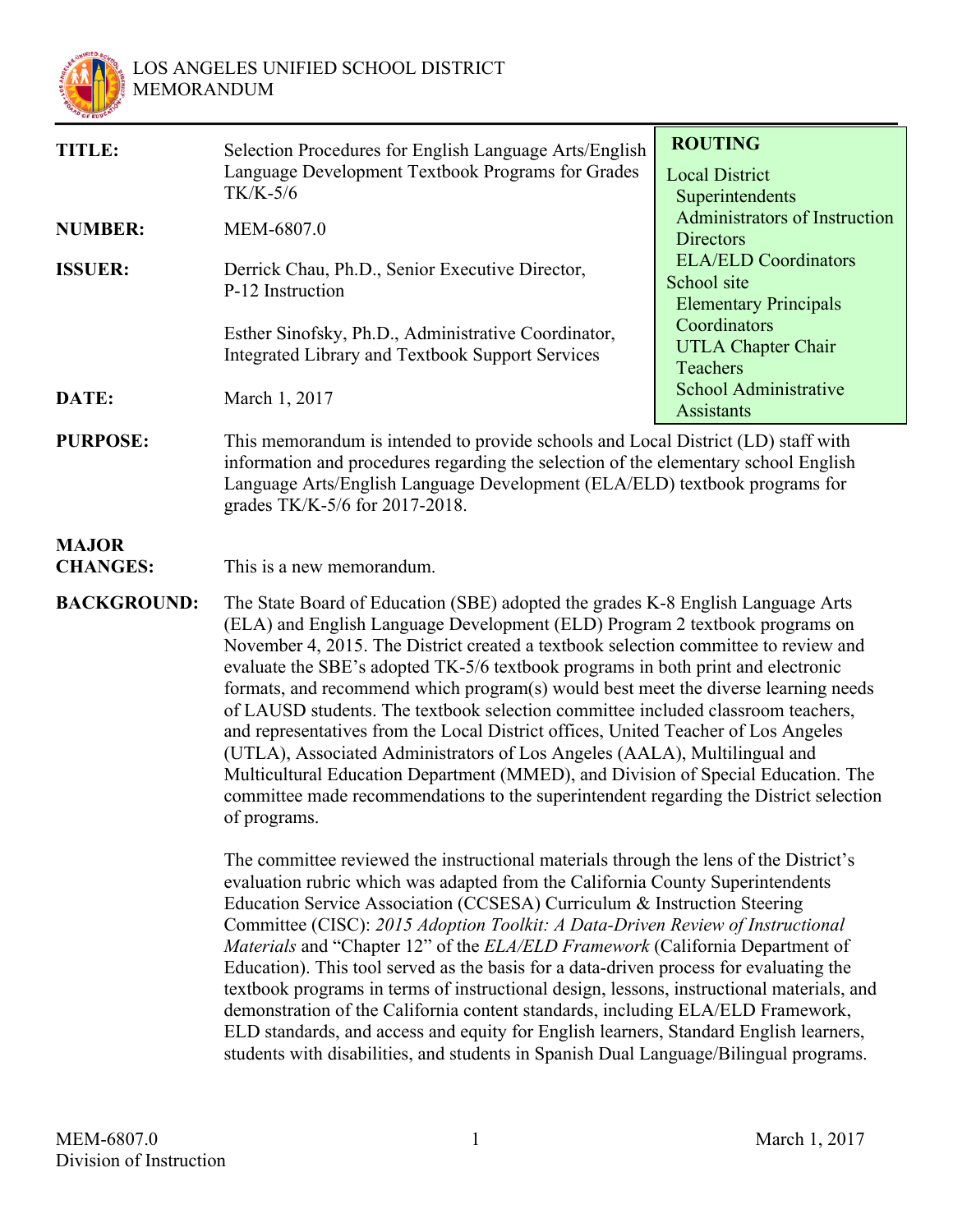

The instructional materials selection process included parent and community focus groups on November 4, 2016, facilitated by the Parent and Community Services.

After rigorous deliberations, the TK/K-5/6 ELA/ELD textbook selection committee members ranked the programs and recommended the following ELA/ELD program for Districtwide use:

**Publisher:** Benchmark Education Company **Title of Programs:** *Benchmark Advance (English)/Benchmark Adelante (Spanish)*

## **INSTRUCTIONS: I. ELEMENTARY SCHOOLS TK/K-5/6 ELA/ELD TEXTBOOK PROGRAM**

A. ELA/ELD Program 2 Recommendation

Based on the District textbook selection committee's deliberations, *Benchmark Advance* has been selected as the basic ELA/ELD textbook program for grades TK/K-5/6 for all schools. The *Benchmark Adelante* Spanish version program has been selected for schools with Spanish Dual Language/Bilingual programs.

B. Textbook Ordering Roadshow

Orders will be placed for each school per the projected student enrollment in each grade level determined at each school's textbook order roadshow meeting that will be scheduled during February-April of 2017. Integrated Library & Textbook Support Services (ILTSS) will coordinate with LD personnel and principals to finalize ordering quantities.

C. Purchase Orders/Online Good Receipts (Receivers)

The purchase orders will be generated on behalf of the school administrative assistants (SAA) for each location code. Online good receipts must be completed at the direction of the principal. If a school has multiple location codes (e.g. magnet, dual/bilingual programs), an online good receipt must be completed for each location code once materials have been accounted for, but no later than the timeline issued in the annual Procurement Year-End Closing Timeline/Schedule memorandum.

D. Timeline

The timeline outlined above is designed to have materials delivered to schools in time for teacher professional development, planning and effective implementation at the school site.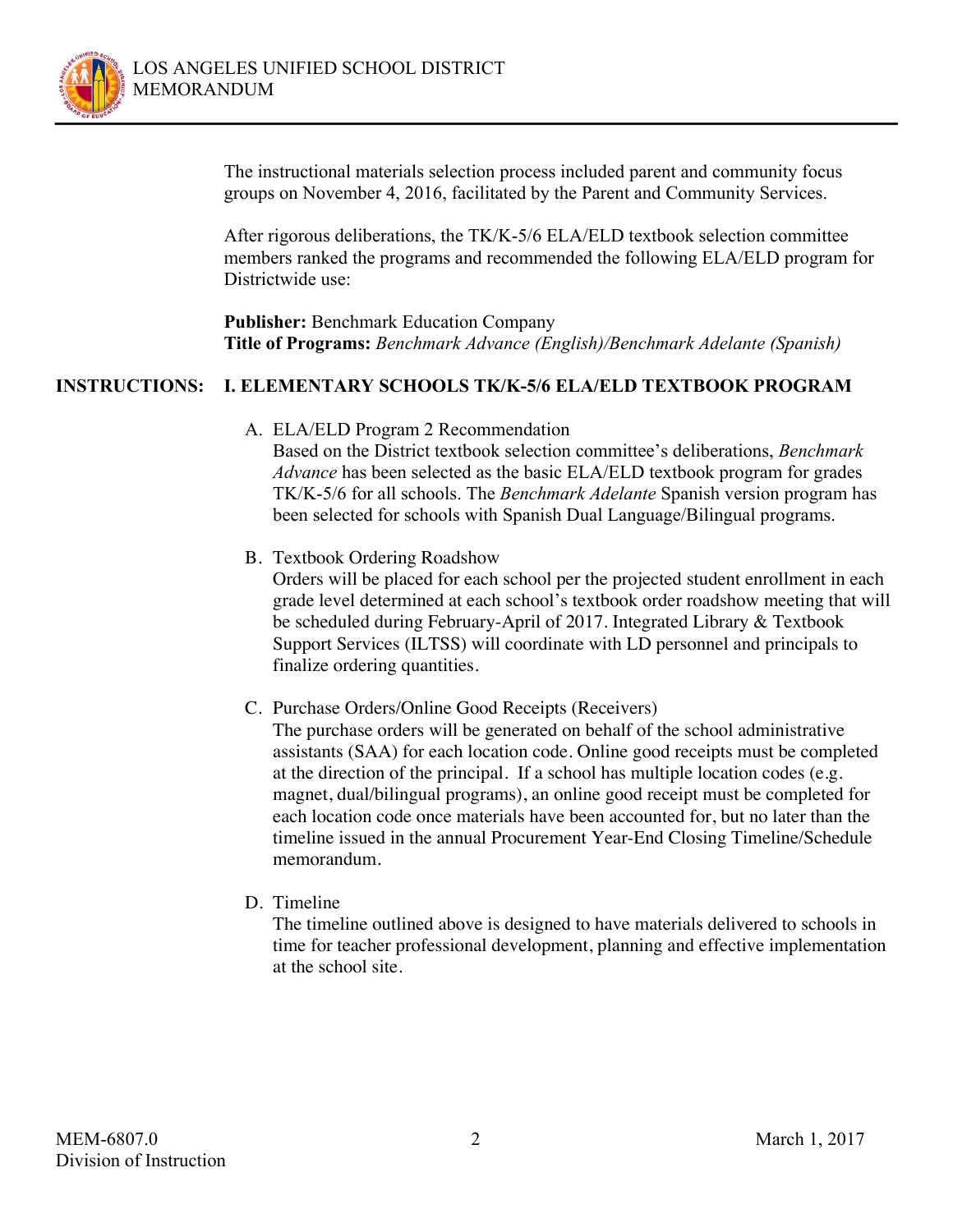

# **II. CHOICE OPTION FOR AUTONOMOUS SCHOOLS**

- A. Autonomous schools may include Affliated Charters, Pilot Schools, Local Initiative Schools (LIS), Expanded School-Based Management Model (ESBMM) Schools, or Lead Partner Schools, such as Partnership for Los Angeles or L.A.'s Promise Schools. Autonomous schools, historically may have had flexibilites regarding the selection of curriculum and instructional materials. Specific autonomies are determined by each school's agreement with the District, including but not limited to an approved charter petition, memorandum of understanding (MOU), and/or educational plan.
- B. The District textbook selection committee recommended the following programs, in ranked order, for Districtwide use as they are the highest ranked elementary ELA/ELD textbook programs for meeting the curricular requirements for LAUSD students:

1st choice: Benchmark - *Benchmark Advance* and *Benchmark Adelante* 2nd choice: McGraw-Hill - *Reading Wonders* and *Lectura Maravillas*

- C. Should an autonomous school decide to exercise flexibility as outlined in its plan to select a textbook program, the rigorous procedures to conduct the selection process are listed in Section IV. *Procedures for Exercising Choice Options*.
- D. Should an autonomous school opt to select either Benchmark *Advance*/*Adelante or*  McGraw-Hill *Reading Wonders/Lecura Maravillas*, the District will provide the professional development in year one of the implementation equal to that provided to other District schools.
- E. Should an autonomous school opt to select a program other than Benchmark *Advance*/*Adelante* or McGraw-Hill *Reading Wonders/Lecura Maravillas,* applicable costs associated with professional development will be the responsibility of the school. The procurement process for materials outside the two Districtselected programs would need to include negotiations regarding professional development. The District will not allocate resources to provide professional development associated with newly-adopted instructional materials beyond what is included with the original adoption.
- F. The District will only fund non-District selected textbooks and materials during the District's adoption cycle. The cost of instructional materials must be equal to or less than the costs of the materials selected/adopted by the District. The cost comparison will include the cost of all needed instructional materials (e.g., teacher editions, workbooks, manipulatives) and the professional development needed to support them. Should an autonomous school wish to change instructional materials (publishers) before the next District adoption, it shall be responsible for paying for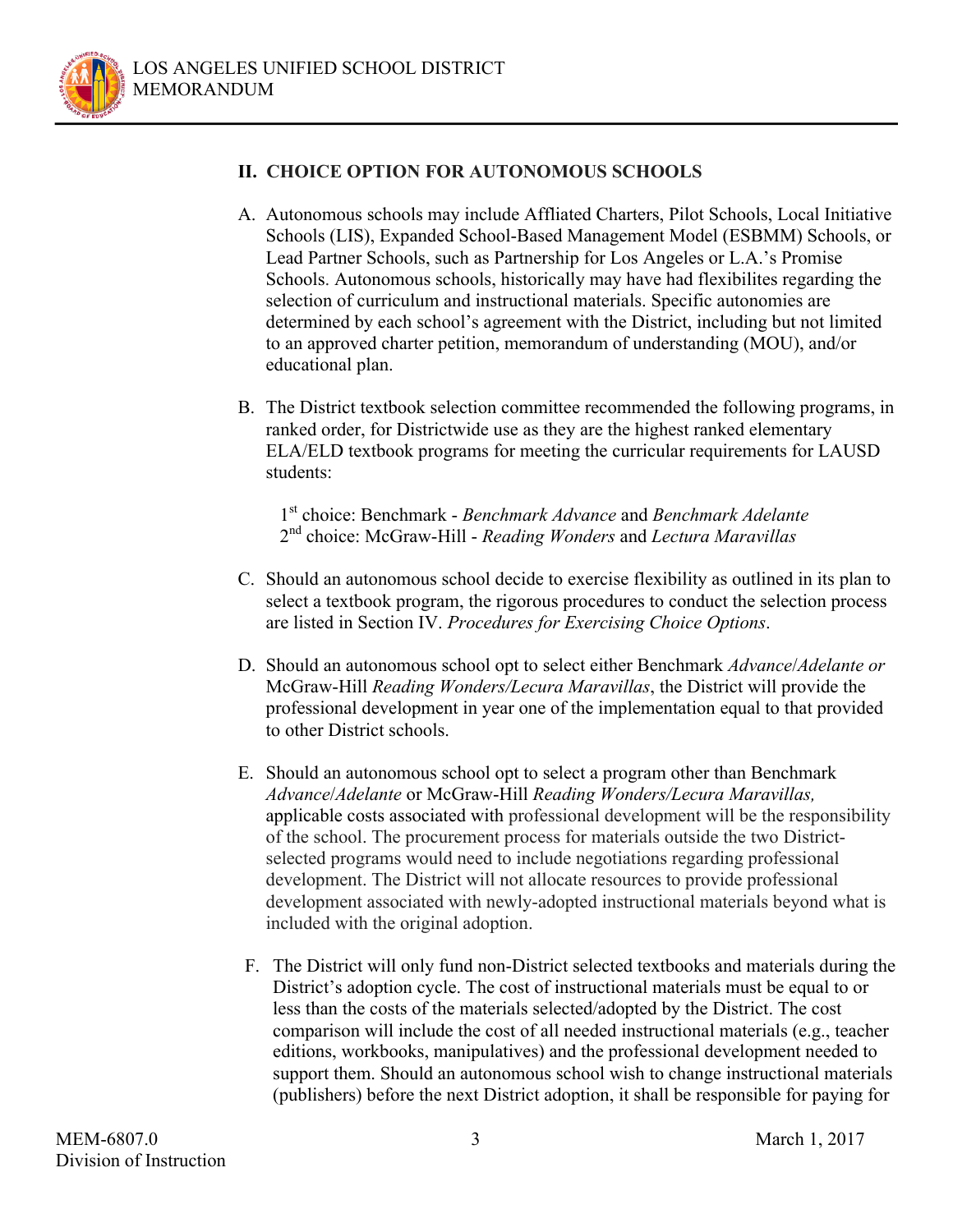

any instructional materials after the initial purchase. After the initial adoption, only replacement materials for consumables, lost inventory, changes in enrollment or wear and tear will be provided. The District will not be obligated to allocate funds for additional curriculum and instructional materials purchases above the maximum amount the District would have otherwise spent on curriculum and instructional materials schools.

- G. If a school in this category is considering an option other than the two District recommended selections, the school should consult with the Local District Administrator of Instruction regarding information on District professional development costs, funding level, ordering and multi-year contracts. Local District Administrators of Instruction should consult with Esther Sinofsky, Administrative Coordinator, Integrated Textbook Library and Support Services for assistance.
- H. Autonomous schools must submit Attachment A-2 to the Local District Administrator of Instruction or designee **no later than April 7, 2017**, to assist with the purchase and delivery of the newly selected textbooks.

#### **III. CHOICE OPTION FOR ELEMENTARY SCHOOLS WITHOUT APPROVED AUTONOMIES**

This section provides instructions for other schools that wish to exercise an optional selection process of their own.

A. Choice options have been expanded to include other elementary schools. After conferring with faculty and parents, if there is mutual agreement to exercise the option to select a program from those listed below, follow the instructions in Section IV. *Procedures for Exercising Choice Options*. In order to proceed with the selection process, schools must first obtain approval from the Local District superintendent or designee, see Attachment A-1*.*

1st choice: Benchmark - *Benchmark Advance* and *Benchmark Adelante* 2nd choice: McGraw Hill - *Reading Wonders* and *Lectura Maravillas*

- B. Approval to participate in the selection process, should not be sought by nor granted to schools in the following categories:
	- 1. Dual Language, Maintenance Bilingual, Transitional Bilingual, or Foreign Language Immersion programs (Spanish only).
	- 2. School communities that are interested in offering or intend to offer a Dual Language, Maintenance Bilingual, Transitional Bilingual, or Foreign Language Immersion programs (Spanish only) in the next six years, should select the Benchmark *- Benchmark Advance and Benchmark Adelante* program for the same reasons listed above.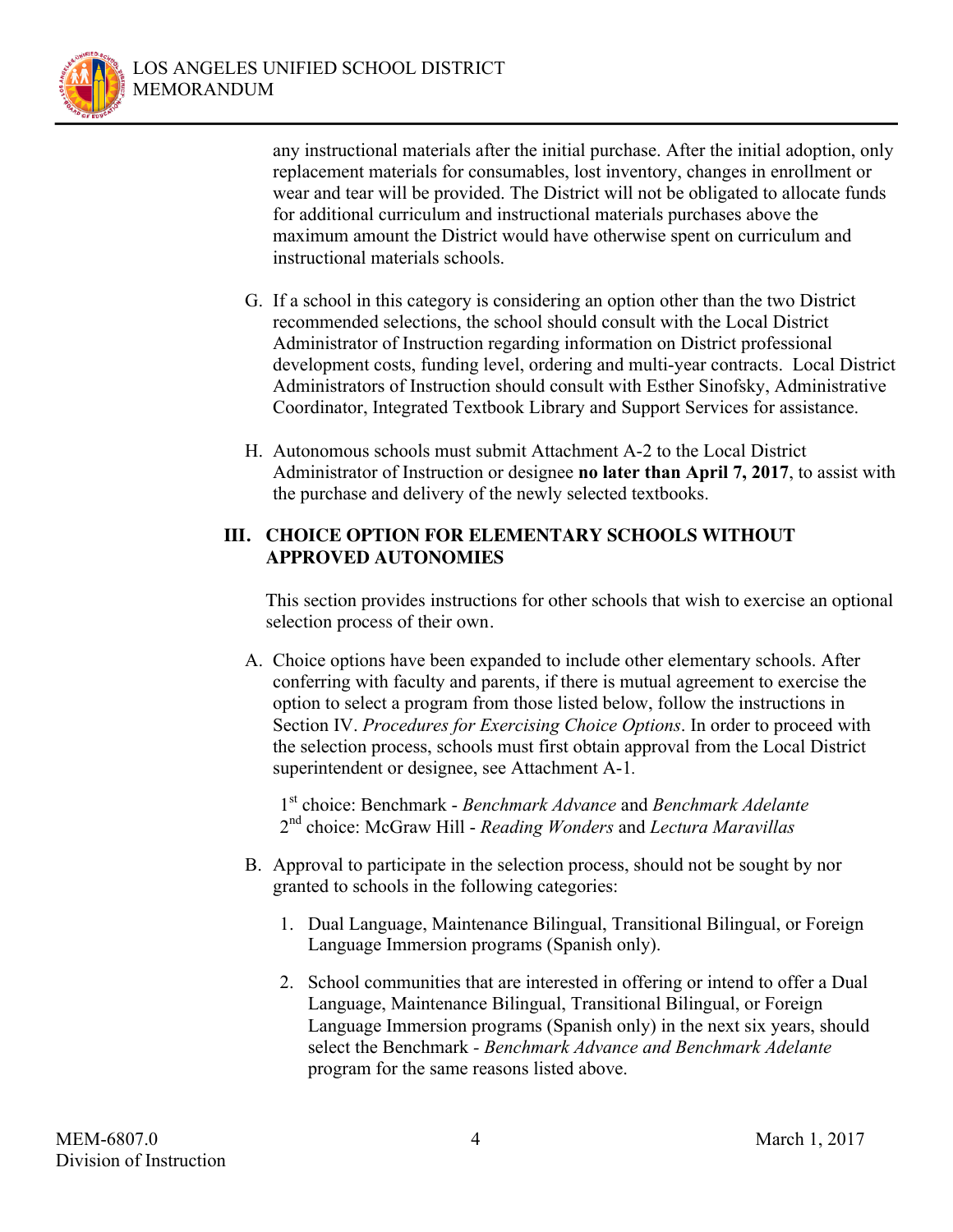

3. School communities that currently offer bilingual programs (languages other than Spanish) or school communities that are considering offering a Dual

Language, Maintenance Bilingual, Transitional Bilingual, or Foreign Language Immersion programs (languages other than Spanish) in the next six years, are also encouraged to use Benchmark in order to have coherence with professional development support in both the Target language and English from the Multilingual and Multicultural Education Department.

#### **IV. PROCEDURES FOR EXERCISING CHOICE OPTIONS FOR ALL ELIGIBLE SCHOOLS**

## A. Eligibility to Exercise Choice

*Section II. Choice Option for Autonomous Schools, such as Affiliated Charter Schools, Pilot Schools, Local Initiative Schools (LIS), Expanded School-Based Management Model (ESBMM) schools, or Lead Partner Schools, such as Partnership for Los Angeles Schools and L.A.'s Promise Schools,* and *Section III. Choice Option for Elementary Schools without Approved Autonomies* describe the eligibility for schools to exercise choice.

#### B. Stakeholder Engagement

In order to decide whether or not to exercise the option for choice, the principal should engage the faculty in a discussion about the options, the commitment, the selection process, and timeline. Parent and/or student groups that represent low income, foster youth, students with disabilities, and English learners should also be engaged by sharing information of the selection process, timeline, and outcome.

Please keep documentation on file representative of consultation with faculty and parents and/or students (e.g. agenda and sign-in).

#### C. Formation of Textbook Selection Committee

In order to exercise the option for selecting one of the two ELA/ELD textbook programs, each school must form a textbook selection committee. The committee should be a minimum of five members, including at least a school administrator, a primary elementary teacher, an upper elementary teacher, at least one teacher of English learner students, and a special education teacher. Each school textbook selection committee will work with its school instructional leadership team to come to consensus on the selection of a core ELA/ELD instructional program.

D. Considerations

Any school committee convened for this purpose must consider student work from interim assessments; coverage of the California content standards; California ELA/ELD Framework; academic rigor; access and equity for English language learners, bi-literate students, Standard English learners, students with disabilities, and students identified as gifted and talented; the faculty's years of experience and certification; and professional development.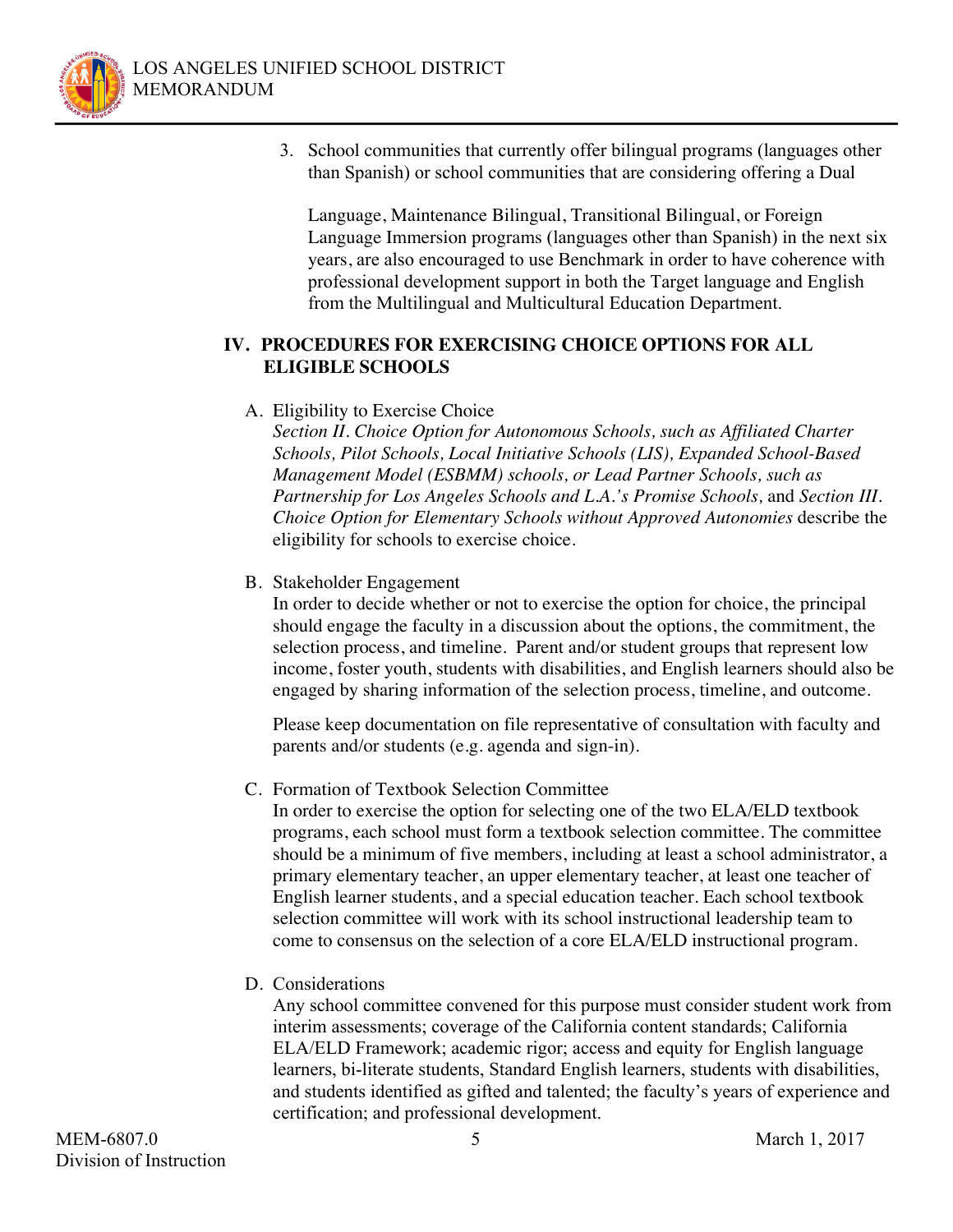

- E. Avoiding Conflicts of Interest Form 700
	- To proactively safeguard against potential conflicts of interest, each committee member must complete the Conflict Management form (Attachment B) and Form 700 (Attachment C). Individuals with a conflict may not serve on the committee. The original, signed Conflict Management form and Form 700 should be submitted to the LD designee. The LD designee will keep the Conflict Management form on file at the LD and submit Form 700 to the Ethics Office.
	- F. Instructional Materials Displays

Each LD should display instructional materials for review at its offices from now through the end of the spring semester. Each LD should communicate with parents about the opportunity to review the materials at Local District offices with the support of the Parent and Community Services Branch staff. A school administrator may contact the Local District ELA or ELD Coordinator for sample materials (primary and upper). Each school committee must select a core Integrated ELA/ELD textbook program for implementation at that school.

G. Publisher Presentations

The publisher sales representatives have been directed to work through the LD office staff. Each LD designee will arrange a textbook selection meeting at which publisher representatives provide a 30- to 60-minute presentation and answer questions. At least one representative from each school-site textbook selection committee must attend a publisher presentation. Publishers have been advised not to visit schools individually unless the LD approves such visits.

H. Selection Criteria

As part of the selection process, school textbook committees must consider student population, instructional program, subgroups, data, experience of the ELA/ELD instructors, the academic rigor of the textbooks, available computer devices for students and teachers, and coverage of the CA content standards, CA ELD standards and the CA ELA/ELD Framework. A protocol to assist with the selection process may be obtained from the Local District ELA or ELD coordinator.

I. Comprehensive ELD Considerations

 Special consideration must be given to the fact that the selected instructional program will be used for both Designated ELD instruction and Integrated ELD instruction, in addition to ELA instruction. Therefore, schools with an English learner population must consider a Comprehensive ELD Program as outlined in the CA ELA/ELD Framework and ELD standards when reviewing instructional programs:

- 1. Comprehensive ELD Program: Integrated ELD and Designated ELD
- 2. Alignment to, and adequate in-depth instruction of, CA ELD standards; Part I *Interacting in Meaningful Ways* and Part II *How English Works*